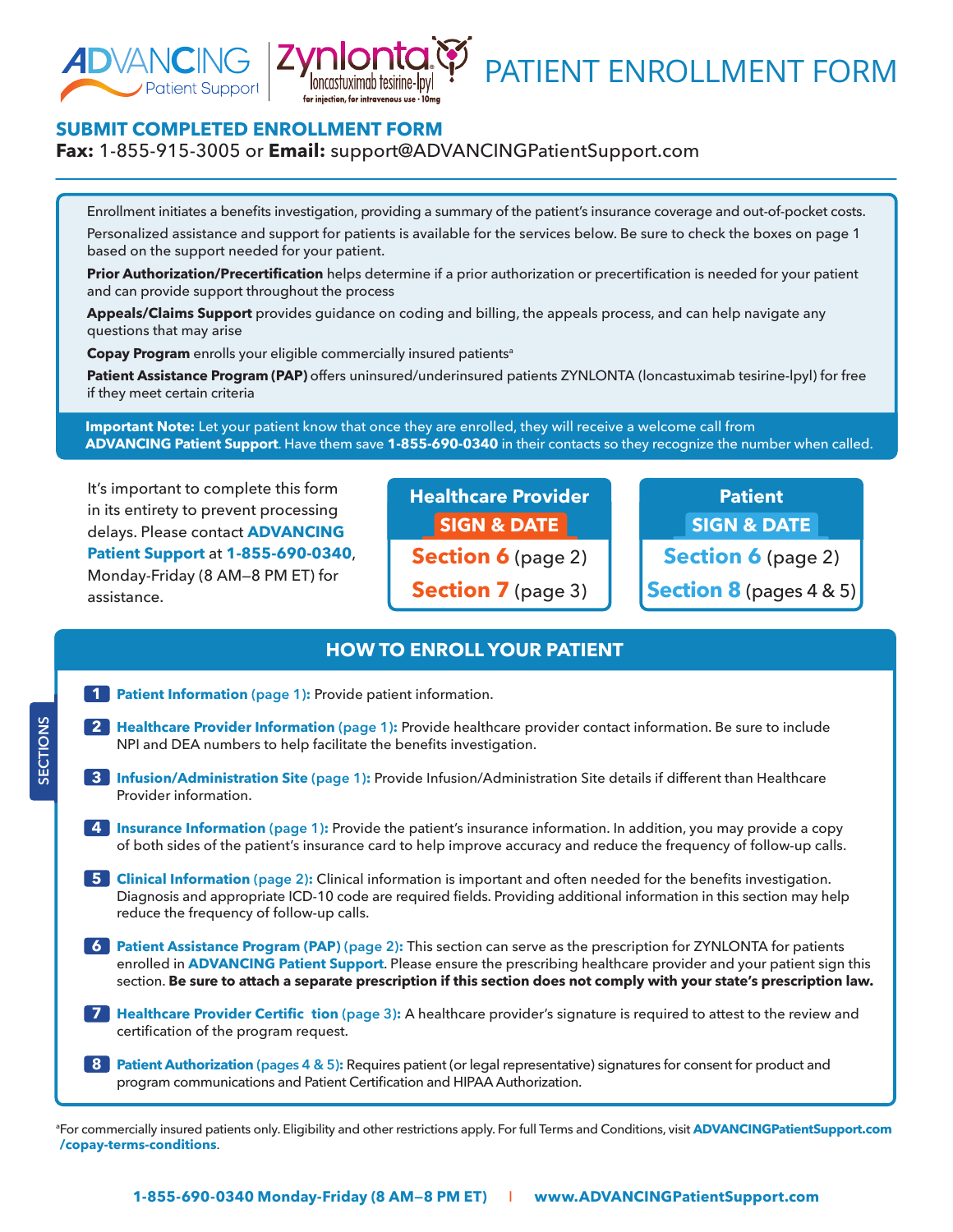### **SUBMIT COMPLETED ENROLLMENT FORM Fax:** 1-855-915-3005 or **Email:** [support@ADVANCINGPatientSupport.com](mailto:support@ADVANCINGPatientSupport.com)

**Example 10 11 12 13 14 14 15 16 17 17 18 17 18 18 19 10 11 10 11 10 11 10 11 10 11 10 11 10 11 10 11 10 11 10 11 10 11 10 11 10 11 10 11 10 11 10 11 10 11 10 11 10 11 10 11 10 11 10 11 10 11 10 11 10 11 10 11 10 11 10 11** 

atient Support |

PATIENT ENROLLMENT FORM Page 1 of 5

**For more information, contact your ADVANCING Patient Support case manager at 1-855-690-0340** Monday-Friday (8 AM—8 PM ET)

| <b>PATIENT SUPPORT</b>                                                                                                                                                                                                        | <b>1</b> Patient Information                                                                                                     | Sex: $\square$ Male $\square$ Female                                                                                                                                                                                                 | Date of Birth: ____ / ____ / ____                                                                                                                                                                                                                                                                                                                           |
|-------------------------------------------------------------------------------------------------------------------------------------------------------------------------------------------------------------------------------|----------------------------------------------------------------------------------------------------------------------------------|--------------------------------------------------------------------------------------------------------------------------------------------------------------------------------------------------------------------------------------|-------------------------------------------------------------------------------------------------------------------------------------------------------------------------------------------------------------------------------------------------------------------------------------------------------------------------------------------------------------|
| <b>CHECK SERVICES REQUESTED</b>                                                                                                                                                                                               |                                                                                                                                  |                                                                                                                                                                                                                                      |                                                                                                                                                                                                                                                                                                                                                             |
| Prior Authorization/                                                                                                                                                                                                          |                                                                                                                                  | Patient's Name: <u>First Electron Community Community Community Community Community Community Community Community Community Community Community Community Community Community Community Community Community Community Community </u> | Last                                                                                                                                                                                                                                                                                                                                                        |
| <b>Precertification</b>                                                                                                                                                                                                       |                                                                                                                                  |                                                                                                                                                                                                                                      |                                                                                                                                                                                                                                                                                                                                                             |
| Appeals/Claims Support                                                                                                                                                                                                        |                                                                                                                                  |                                                                                                                                                                                                                                      |                                                                                                                                                                                                                                                                                                                                                             |
| $\Box$ Copay Program                                                                                                                                                                                                          |                                                                                                                                  |                                                                                                                                                                                                                                      |                                                                                                                                                                                                                                                                                                                                                             |
| Patient Assistant Program (PAP)                                                                                                                                                                                               |                                                                                                                                  |                                                                                                                                                                                                                                      |                                                                                                                                                                                                                                                                                                                                                             |
| $\Box$ Nursing Support                                                                                                                                                                                                        |                                                                                                                                  | Best Time to Contact: □ AM (8 AM-10 AM ET) □ Day (10 AM-5 PM ET) □ Evening (5 PM-8 PM ET)                                                                                                                                            |                                                                                                                                                                                                                                                                                                                                                             |
| All support is subject to eligibility criteria                                                                                                                                                                                |                                                                                                                                  |                                                                                                                                                                                                                                      |                                                                                                                                                                                                                                                                                                                                                             |
| and Program Terms and Conditions.                                                                                                                                                                                             |                                                                                                                                  |                                                                                                                                                                                                                                      |                                                                                                                                                                                                                                                                                                                                                             |
|                                                                                                                                                                                                                               |                                                                                                                                  |                                                                                                                                                                                                                                      |                                                                                                                                                                                                                                                                                                                                                             |
| 2 Healthcare Provider Information                                                                                                                                                                                             |                                                                                                                                  |                                                                                                                                                                                                                                      |                                                                                                                                                                                                                                                                                                                                                             |
| Provider's Name: First                                                                                                                                                                                                        |                                                                                                                                  |                                                                                                                                                                                                                                      | Provider's Title: The contract of the contract of the contract of the contract of the contract of the contract o                                                                                                                                                                                                                                            |
|                                                                                                                                                                                                                               |                                                                                                                                  |                                                                                                                                                                                                                                      |                                                                                                                                                                                                                                                                                                                                                             |
|                                                                                                                                                                                                                               |                                                                                                                                  |                                                                                                                                                                                                                                      |                                                                                                                                                                                                                                                                                                                                                             |
|                                                                                                                                                                                                                               |                                                                                                                                  |                                                                                                                                                                                                                                      |                                                                                                                                                                                                                                                                                                                                                             |
|                                                                                                                                                                                                                               |                                                                                                                                  |                                                                                                                                                                                                                                      |                                                                                                                                                                                                                                                                                                                                                             |
|                                                                                                                                                                                                                               |                                                                                                                                  |                                                                                                                                                                                                                                      |                                                                                                                                                                                                                                                                                                                                                             |
|                                                                                                                                                                                                                               |                                                                                                                                  |                                                                                                                                                                                                                                      |                                                                                                                                                                                                                                                                                                                                                             |
| Office Contact's Name: Cambridge Contact's Email/Direct Phone: Contact's Email/Direct Phone:                                                                                                                                  |                                                                                                                                  |                                                                                                                                                                                                                                      |                                                                                                                                                                                                                                                                                                                                                             |
| 8 Infusion/Administration Site (if different from above)                                                                                                                                                                      |                                                                                                                                  |                                                                                                                                                                                                                                      |                                                                                                                                                                                                                                                                                                                                                             |
|                                                                                                                                                                                                                               |                                                                                                                                  |                                                                                                                                                                                                                                      |                                                                                                                                                                                                                                                                                                                                                             |
|                                                                                                                                                                                                                               |                                                                                                                                  |                                                                                                                                                                                                                                      |                                                                                                                                                                                                                                                                                                                                                             |
|                                                                                                                                                                                                                               |                                                                                                                                  |                                                                                                                                                                                                                                      |                                                                                                                                                                                                                                                                                                                                                             |
|                                                                                                                                                                                                                               |                                                                                                                                  |                                                                                                                                                                                                                                      |                                                                                                                                                                                                                                                                                                                                                             |
|                                                                                                                                                                                                                               |                                                                                                                                  |                                                                                                                                                                                                                                      |                                                                                                                                                                                                                                                                                                                                                             |
|                                                                                                                                                                                                                               |                                                                                                                                  |                                                                                                                                                                                                                                      |                                                                                                                                                                                                                                                                                                                                                             |
| 4 Insurance Information                                                                                                                                                                                                       |                                                                                                                                  |                                                                                                                                                                                                                                      |                                                                                                                                                                                                                                                                                                                                                             |
| $\Box$ Uninsured $\quad \Box$ Commercial $\quad \Box$ Medicare $\quad \Box$ Medicaid $\quad \Box$ Other:                                                                                                                      |                                                                                                                                  |                                                                                                                                                                                                                                      |                                                                                                                                                                                                                                                                                                                                                             |
| Government Programs (please specify): Notice and the set of the set of the set of the set of the set of the set of the set of the set of the set of the set of the set of the set of the set of the set of the set of the set |                                                                                                                                  |                                                                                                                                                                                                                                      |                                                                                                                                                                                                                                                                                                                                                             |
| For the best experience, please attach a copy of the patient's insurance card                                                                                                                                                 |                                                                                                                                  |                                                                                                                                                                                                                                      |                                                                                                                                                                                                                                                                                                                                                             |
|                                                                                                                                                                                                                               |                                                                                                                                  |                                                                                                                                                                                                                                      |                                                                                                                                                                                                                                                                                                                                                             |
| <b>Primary Medical Insurance Payer:</b> North Management of the Medical Insurance Payer:                                                                                                                                      |                                                                                                                                  |                                                                                                                                                                                                                                      | Secondary Medical Insurance Payer: New York Secondary Medical Insurance Payer:                                                                                                                                                                                                                                                                              |
|                                                                                                                                                                                                                               |                                                                                                                                  |                                                                                                                                                                                                                                      |                                                                                                                                                                                                                                                                                                                                                             |
|                                                                                                                                                                                                                               |                                                                                                                                  |                                                                                                                                                                                                                                      |                                                                                                                                                                                                                                                                                                                                                             |
|                                                                                                                                                                                                                               |                                                                                                                                  |                                                                                                                                                                                                                                      |                                                                                                                                                                                                                                                                                                                                                             |
|                                                                                                                                                                                                                               | $\begin{tabular}{ c c } \hline \multicolumn{1}{ c }{\textbf{Last}} & \multicolumn{1}{ c }{\textbf{Last}}\\ \hline \end{tabular}$ | Policy Holder Name:<br>First                                                                                                                                                                                                         | $\begin{tabular}{ c c } \hline \rule{0.3cm}{.04cm} \rule{0.3cm}{.04cm} \rule{0.3cm}{.04cm} \rule{0.3cm}{.04cm} \rule{0.3cm}{.04cm} \rule{0.3cm}{.04cm} \rule{0.3cm}{.04cm} \rule{0.3cm}{.04cm} \rule{0.3cm}{.04cm} \rule{0.3cm}{.04cm} \rule{0.3cm}{.04cm} \rule{0.3cm}{.04cm} \rule{0.3cm}{.04cm} \rule{0.3cm}{.04cm} \rule{0.3cm}{.04cm} \rule{0.3cm}{.0$ |
| Policy Holder Name:<br>First                                                                                                                                                                                                  |                                                                                                                                  |                                                                                                                                                                                                                                      |                                                                                                                                                                                                                                                                                                                                                             |
| Policy Holder Relationship to Patient: ______________                                                                                                                                                                         |                                                                                                                                  | Policy Holder Relationship to Patient: _______________                                                                                                                                                                               |                                                                                                                                                                                                                                                                                                                                                             |

**1-855-690-0340 Monday-Friday (8 AM—8 PM ET)** I **[www.ADVANCINGPatientSupport.com](https://www.advancingpatientsupport.com)**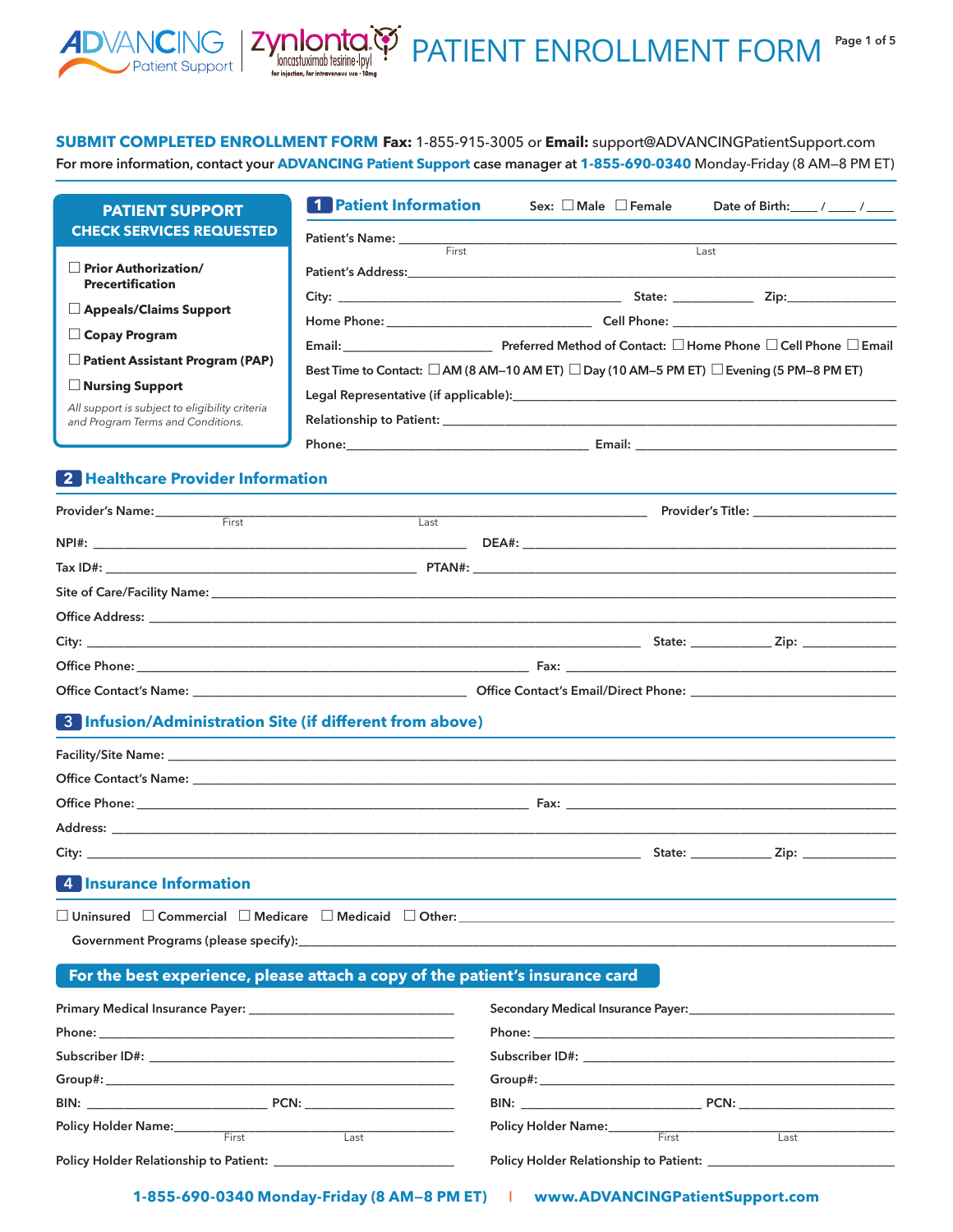



**Patient's Name: \_\_\_\_\_\_\_\_\_\_\_\_\_\_\_\_\_\_\_\_\_\_\_\_\_\_\_\_\_\_\_\_\_\_\_\_\_\_\_\_\_\_\_\_\_\_\_\_\_\_\_\_\_\_\_\_\_\_\_\_\_\_\_\_\_\_\_\_\_\_\_\_\_\_\_\_\_\_\_\_\_\_\_\_\_\_**

**Date of Birth: \_\_\_\_ / \_\_\_\_ / \_\_\_\_**

**SUBMIT COMPLETED ENROLLMENT FORM Fax:** 1-855-915-3005 or **Email:** [support@ADVANCINGPatientSupport.com](mailto:support@ADVANCINGPatientSupport.com) **For more information, contact your ADVANCING Patient Support case manager at 1-855-690-0340** Monday-Friday (8 AM—8 PM ET)

First Last

**®**

| <b>5 Clinical Information</b>                                                                                                                                                                                                  |                 |                                 |  |  |  |  |  |  |
|--------------------------------------------------------------------------------------------------------------------------------------------------------------------------------------------------------------------------------|-----------------|---------------------------------|--|--|--|--|--|--|
| Patient's Diagnosis: Note of the Second Second Second Second Second Second Second Second Second Second Second Second Second Second Second Second Second Second Second Second Second Second Second Second Second Second Second  | ICD-10-CM Code: | Diagnosis Date: / ____ / ____ / |  |  |  |  |  |  |
| Most Recent Therapies for this Diagnosis: New York School and School and School and School and School and School and School and School and School and School and School and School and School and School and School and School |                 |                                 |  |  |  |  |  |  |
| Prior Therapies for this Diagnosis: Department of the contract of the contract of the contract of the contract of the contract of the contract of the contract of the contract of the contract of the contract of the contract |                 |                                 |  |  |  |  |  |  |
|                                                                                                                                                                                                                                |                 |                                 |  |  |  |  |  |  |
|                                                                                                                                                                                                                                |                 |                                 |  |  |  |  |  |  |
|                                                                                                                                                                                                                                |                 |                                 |  |  |  |  |  |  |

| <b>Patient Assistance Program (PAP) Enrollment (if applicable)</b>                                                                                                                                                             |                                                                                                                                                                                                                                |  |  |  |  |  |  |
|--------------------------------------------------------------------------------------------------------------------------------------------------------------------------------------------------------------------------------|--------------------------------------------------------------------------------------------------------------------------------------------------------------------------------------------------------------------------------|--|--|--|--|--|--|
| 6 ZYNLONTA® (loncastuximab tesirine-lpyl) Prescription for PAP                                                                                                                                                                 |                                                                                                                                                                                                                                |  |  |  |  |  |  |
|                                                                                                                                                                                                                                |                                                                                                                                                                                                                                |  |  |  |  |  |  |
| <b>Prescription 1 (Cycle 1 and 2)</b>                                                                                                                                                                                          | <b>Prescription 2 (Cycles 3+)</b>                                                                                                                                                                                              |  |  |  |  |  |  |
| Start Date: ____ / ____ /_____<br><b>ZYNLONTA</b>                                                                                                                                                                              | Start Date: $\sqrt{2\pi}$<br>ZYNLONTA EXECUTIVE STATES AND THE STATES OF THE STATES OF THE STATES OF THE STATES OF THE STATES OF THE STATES                                                                                    |  |  |  |  |  |  |
| Directions: 0.15 mg/kg intravenous infusion every 3 weeks<br>for 2 cycles                                                                                                                                                      | <b>Directions:</b> 0.075 mg/kg intravenous infusion every 3 weeks<br>for subsequent cycles                                                                                                                                     |  |  |  |  |  |  |
| Premedicate with dexamethasone 4 mg orally or intravenously<br>twice daily for 3 days beginning the day before ZYNLONTA                                                                                                        | Premedicate with dexamethasone 4 mg orally or intravenously<br>twice daily for 3 days beginning the day before ZYNLONTA                                                                                                        |  |  |  |  |  |  |
| Other Directions: the contract of the contract of the contract of the contract of the contract of the contract of the contract of the contract of the contract of the contract of the contract of the contract of the contract | Other Directions: The contract of the contract of the contract of the contract of the contract of the contract of the contract of the contract of the contract of the contract of the contract of the contract of the contract |  |  |  |  |  |  |
| Quantity: 10 mg vial(s) 1 Refill                                                                                                                                                                                               | Quantity: 10 mg vial(s) _______ Refills                                                                                                                                                                                        |  |  |  |  |  |  |
|                                                                                                                                                                                                                                |                                                                                                                                                                                                                                |  |  |  |  |  |  |
| Healthcare Provider's Signature: ______________                                                                                                                                                                                |                                                                                                                                                                                                                                |  |  |  |  |  |  |
| No stamps please.                                                                                                                                                                                                              |                                                                                                                                                                                                                                |  |  |  |  |  |  |

#### **Patient to Complete**

I certify that the information provided on this form is complete and accurate, to the best of my knowledge, and I will promptly call ADC Therapeutics at 1-855-690-0340 with any updates, including any changes to my insurance. I understand that all support provided through the ADVANCING Patient Support Program (the "Program") is complimentary, and there is no purchase requirement associated with the Program. To determine my eligibility to enroll into the Patient Assistance Program, ADC Therapeutics and its representatives/agents ("ADC Therapeutics") will assess my income with the appropriate level of evidence set forth by verification of financial information (including W-2 and tax return documentation). I will not seek (or allow others to seek on my behalf) payment or reimbursement for any free drug or other support provided to me through the Program. I will comply with all Program Terms and Conditions and with any requirements from my insurance provider.

Fair Credit Reporting Act (FCRA) Authorization: I am providing written instructions authorizing the Program and its vendor to obtain my consumer report from a consumer reporting agency to be used solely for the eligibility determination process for programs administered by ADC Therapeutics.

**Patient's or Legal Representative's Signature: \_\_\_\_\_\_\_\_\_\_\_\_\_\_\_\_\_\_\_\_\_\_\_\_\_\_\_\_\_\_\_\_\_\_\_\_\_\_\_\_\_\_\_\_\_\_\_\_\_\_\_\_\_\_\_\_\_\_\_ Date: \_\_\_\_\_ / \_\_\_\_\_ / \_\_\_\_\_**

**SIGN & DATE**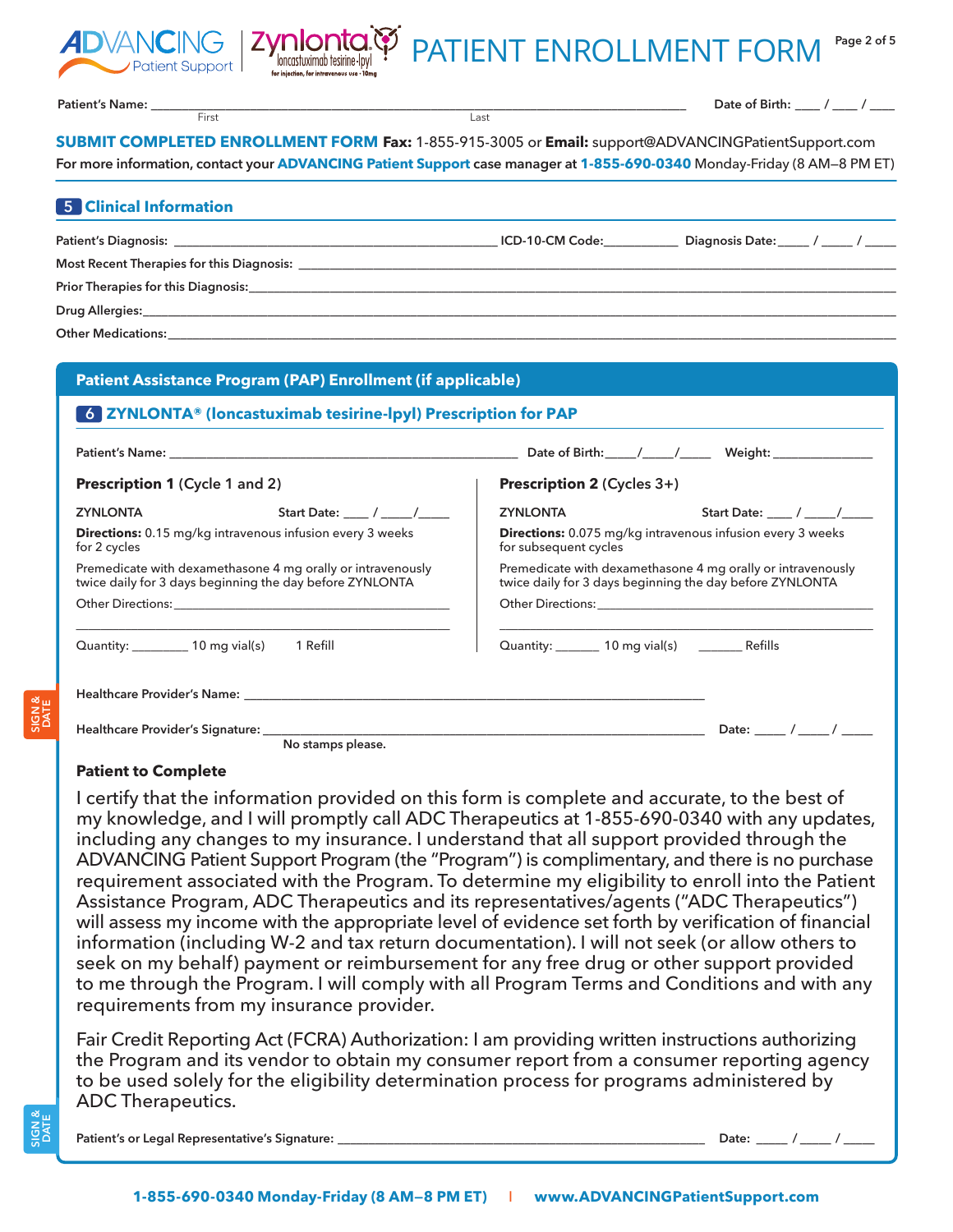PATIENT ENROLLMENT FORM

**Patient's Name: \_\_\_\_\_\_\_\_\_\_\_\_\_\_\_\_\_\_\_\_\_\_\_\_\_\_\_\_\_\_\_\_\_\_\_\_\_\_\_\_\_\_\_\_\_\_\_\_\_\_\_\_\_\_\_\_\_\_\_\_\_\_\_\_\_\_\_\_\_\_\_\_\_\_\_\_\_\_\_\_\_\_\_\_\_\_**

**SIGN & DATE** First Last

**Date of Birth: \_\_\_\_ / \_\_\_\_ / \_\_\_\_**

**SUBMIT COMPLETED ENROLLMENT FORM Fax:** 1-855-915-3005 or **Email:** [support@ADVANCINGPatientSupport.com](mailto:support@ADVANCINGPatientSupport.com) **For more information, contact your ADVANCING Patient Support case manager at 1-855-690-0340** Monday-Friday (8 AM—8 PM ET)

#### **7 Healthcare Provider Certification**

By signing below, I hereby represent, covenant, and certify as follows:

**nlonta**<br>Ioncastuximab tesirine-lpy

- **(1)** The above therapy (or medicine) is medically necessary;
- **(2)** I have obtained from my patient his or her consent and any required written authorization as required by HIPAA and other federal or state laws to release to ADC Therapeutics America, Inc. and its representatives/agents ("ADC Therapeutics") all patient information needed for processing this application, including, without limitation, my patient's financial and medical information;
- **(3)** I understand and my patient has authorized that this information may be used by ADC Therapeutics to assess the patient's eligibility for participation in ADVANCING Patient Support Program (the "Program") and for other purposes as outlined in the Patient Authorization below;
- **(4)** ADC Therapeutics is authorized to contact me about the information provided on this form and as needed to facilitate my patient's enrollment and participation in the Program;
- **(5)** I have read and understand the Terms and Conditions of the Copay Assistance Program available from ADVANCING Patient Support Program (the "Program") or at www.ADVANCINGPatientSupport.com/copayterms-conditions and I agree to be bound by these Copay Assistance Program Terms and Conditions;
- **(6)** I have not received, nor will I seek or accept reimbursement from any federal, state, or private payers for any drug provided for my patient through the Program's free-drug support ("Patient Assistance Program" or "PAP");
- **(7)** If the above-named patient is enrolled in ADC Therapeutics Patient Assistance Program, free ZYNLONTA (loncastuximab tesirine-lpyl) will be provided to this eligible and enrolled patient at no charge of any kind; free ZYNLONTA that is supplied as a result of this enrollment form is for the use of the patient named on this form only and shall not be sold, traded, bartered, transferred, returned for credit, or submitted to any third party (such as Medicare, Medicaid, or other benefit provider) for reimbursement. I understand that ADC Therapeutics may contact the patient directly to complete the enrollment form and, if authorized by the patient, contact the patient directly in the future to verify Program eligibility and updates to insurance coverage as well as to confirm the receipt of free ZYNLONTA through the Program;
- **(8)** I have not received, nor will I seek or accept payment from my patient or any other payer for any co-insurance or other cost-sharing amount paid for by the Program;
- **(9)** I understand that if my patient's insurance or financial status changes, the patient may no longer be eligible under this Program. I will promptly notify ADC Therapeutics by calling 1-855-690-0340 if I become aware of any such changes;
- **(10)** I understand that any ADC Therapeutics products and other support provided by the Program are complimentary and for the benefit of the patient, that I am under no obligation to prescribe any ADC Therapeutics drugs, including because of my patient's participation in the Program, and I have not received and will not receive any benefit from ADC Therapeutics for prescribing an ADC Therapeutics drug;
- **(11)** I understand that if I receive free ADC Therapeutics product, I will only administer it to the patient identified in this application for whom it was prescribed or return the product to ADC Therapeutics;
- **(12)** The information contained in this form is complete and accurate to the best of my knowledge; and
- **(13)** I will promptly notify ADC Therapeutics of any errors by calling 1-855-690-0340, and will make every effort to correct those errors.

| <b>Healthcare Provider's Name:</b> |                   |       |  |
|------------------------------------|-------------------|-------|--|
| Healthcare Provider's Signature:   |                   | Date. |  |
|                                    | No stamps please. |       |  |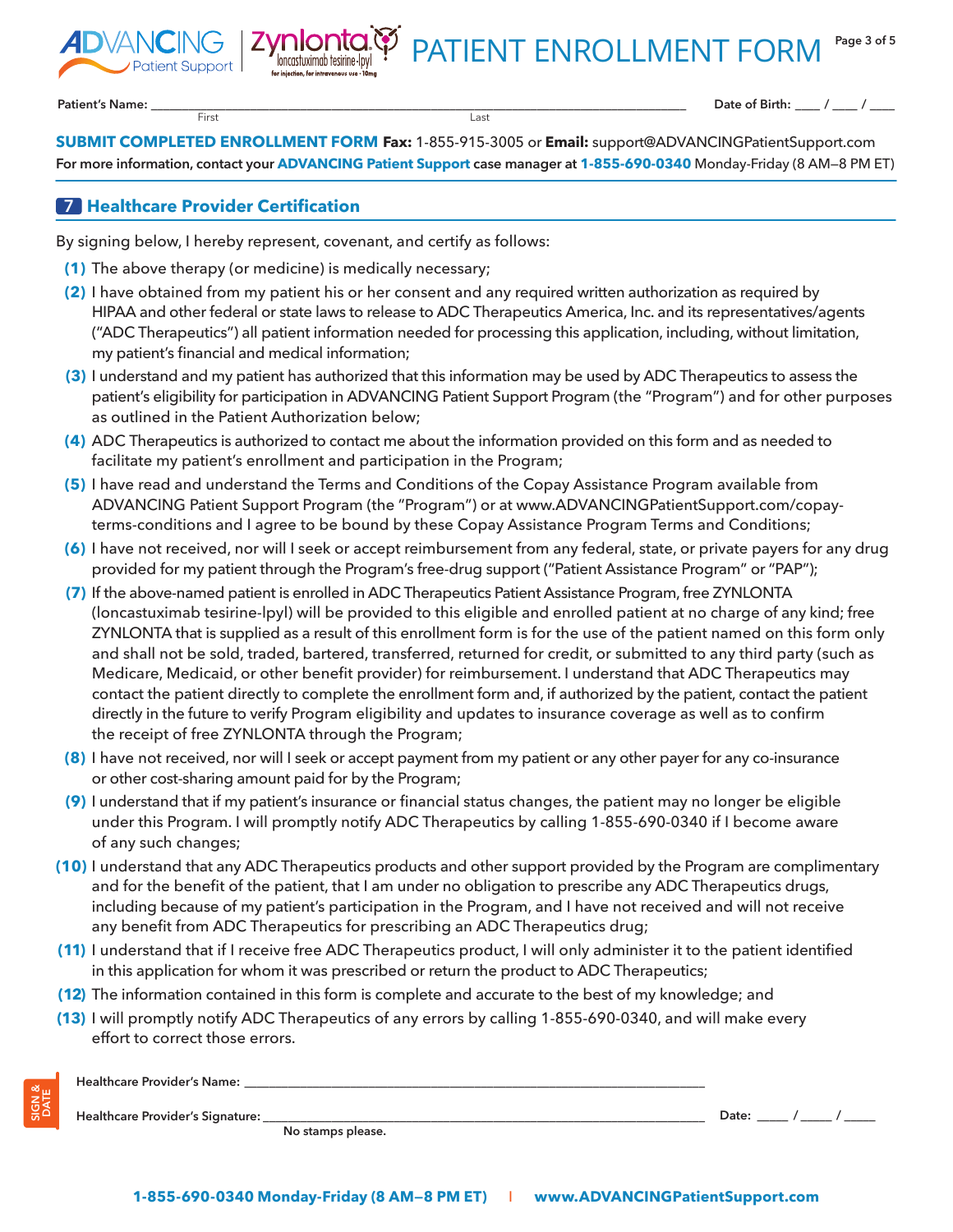

**Page 4 of 5** PATIENT ENROLLMENT FORM

**Patient's Name: \_\_\_\_\_\_\_\_\_\_\_\_\_\_\_\_\_\_\_\_\_\_\_\_\_\_\_\_\_\_\_\_\_\_\_\_\_\_\_\_\_\_\_\_\_\_\_\_\_\_\_\_\_\_\_\_\_\_\_\_\_\_\_\_\_\_\_\_\_\_\_\_\_\_\_\_\_\_\_\_\_\_\_\_\_\_**

**Date of Birth: \_\_\_\_ / \_\_\_\_ / \_\_\_\_**

**SUBMIT COMPLETED ENROLLMENT FORM Fax:** 1-855-915-3005 or **Email:** [support@ADVANCINGPatientSupport.com](mailto:support@ADVANCINGPatientSupport.com) **For more information, contact your ADVANCING Patient Support case manager at 1-855-690-0340** Monday-Friday (8 AM—8 PM ET)

### **8 Patient Authorization**

#### **Consent to Receive Product and Support Communications**

First Last

**Zynlonta.**<br>Inconstruximab tesirine-lpyl

ADC Therapeutics understands protecting your personal and health information is very important. We do not share any personally identifiable or health information you give us with third parties for their own marketing use. I understand from time to time, ADC Therapeutics Privacy Policy may change and for the most recent version of the Privacy Policy, I should visit https://adctherapeutics. com/privacy-policy/. I understand by signing below that the information provided by me, my healthcare professional, pharmacy, or insurance company may be used for marketing purposes by ADC Therapeutics in order to share updates about its products and services, or other opportunities that may be of interest to me via mail, email, or phone. I can opt out of marketing communications at any time by clicking the unsubscribe link in the emails I receive from ADCT or by sending a letter with my opt out request to 430 Mountain Avenue, Suite #404, New Providence, NJ 07974, Attn: ADCT Marketing.

**Patient's or Legal Representative's Signature: \_\_\_\_\_\_\_\_\_\_\_\_\_\_\_\_\_\_\_\_\_\_\_\_\_\_\_\_\_\_\_\_\_\_\_\_\_\_\_\_\_\_\_\_\_\_\_\_\_\_\_\_\_\_\_\_\_\_ Date: \_\_\_\_\_ / \_\_\_\_\_ / \_\_\_\_\_**

### **Patient Certification and HIPAA Authorization**

I certify that the information I am providing on this form is true and correct. I further certify that I have read and understand the Terms and Conditions of the Copay Assistance Program available from ADVANCING Patient Support Program (the "Program") or at www.ADVANCINGPatientSupport. com/copay-terms-conditions, that I meet the eligibility requirements for, and I agree to be bound by these Copay Assistance Program Terms and Conditions.

I hereby authorize my healthcare providers, my health insurance company, and my pharmacy to disclose my protected health information ("PHI") including, but not limited to, my name, address, telephone number, medical records, health insurance coverage, and financial information to ADC Therapeutics America, Inc. and its representatives/agents ("ADC Therapeutics") so that ADC Therapeutics may use my information: **(a)** to contact me, or the person legally authorized to sign on my behalf, by phone or mail, regarding this application, my participation in ADVANCING Patient Support Program (the "Program"), the services and information available through the Program, and my use or potential use of ZYNLONTA (loncastuximab tesirine-lpyl), including through messages left for me that disclose that I take or may take ZYNLONTA; **(b)** to contact my insurance company on my behalf to verify my coverage for ZYNLONTA; **(c)** to determine my eligibility for enrollment into the Program; **(d)** to enroll me into the Program, if I am eligible, and provide applicable support through the Program, including information on third-party sources that may be able to assist me; **(e)** to coordinate my ZYNLONTA treatment with my healthcare professionals and specialty pharmacy, and send me educational materials or other information that may be of interest to me related to my ZYNLONTA treatment, and/or; **(f)** to conduct other activities as appropriate to administer the Program. *(continued)*